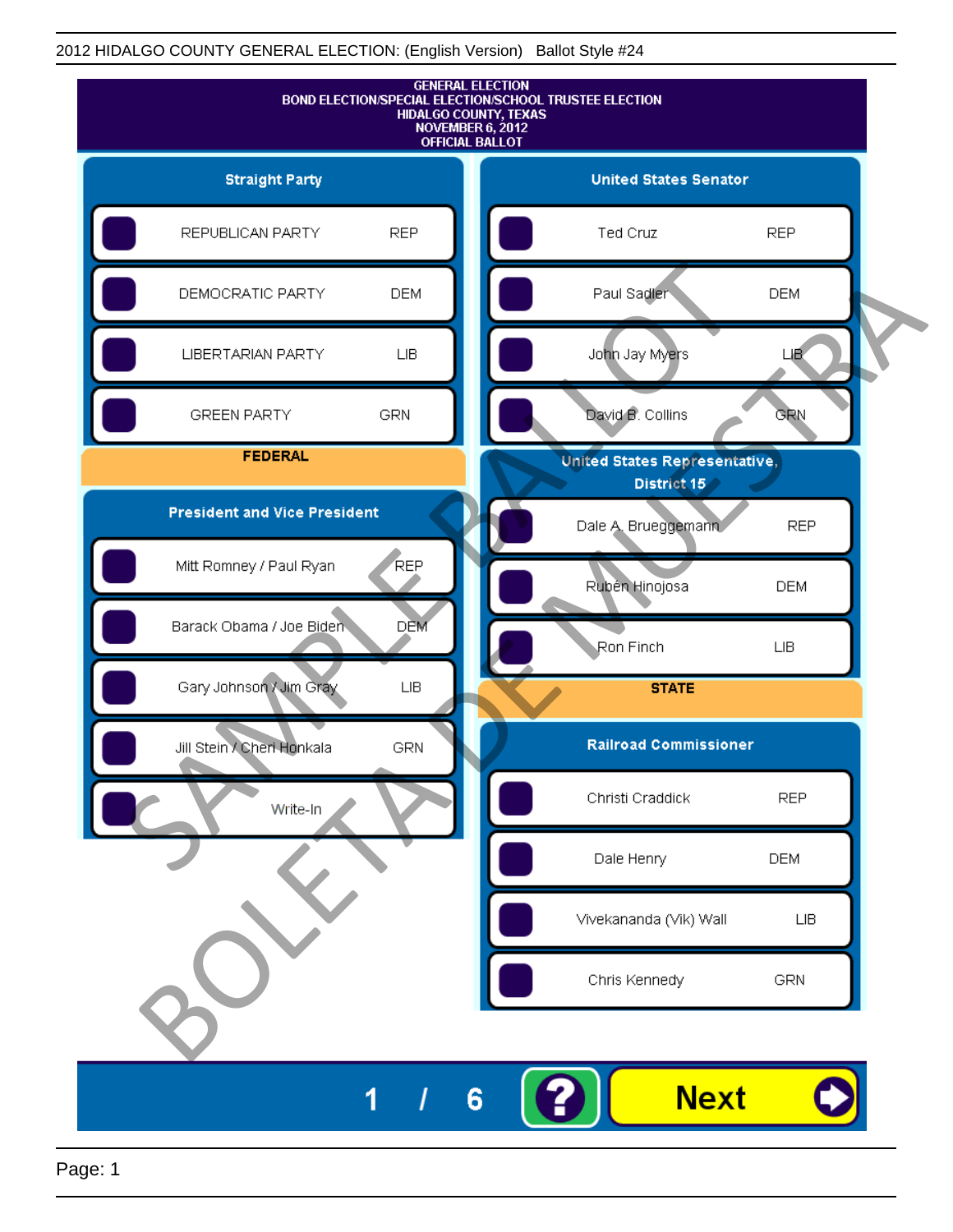

Page: 2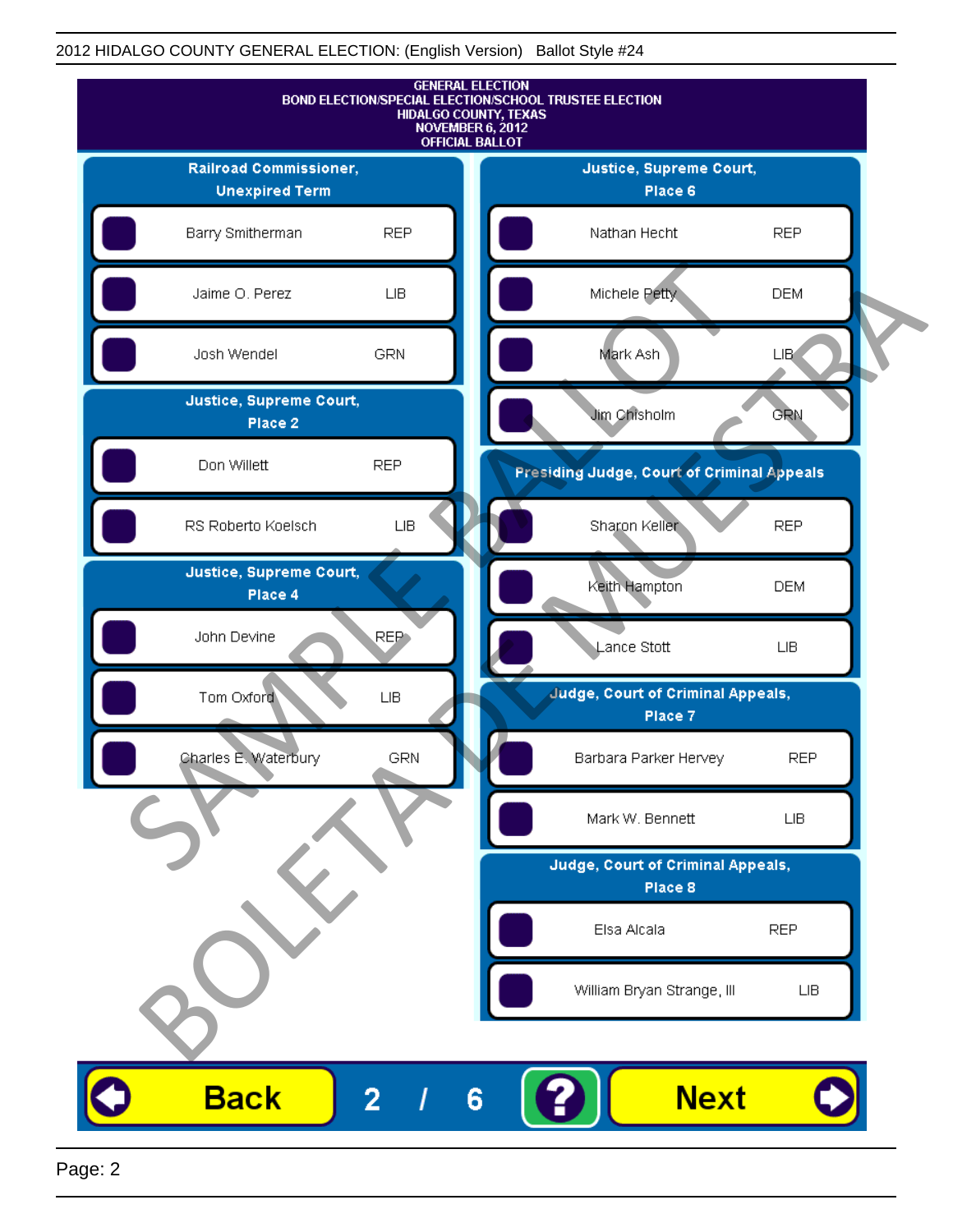

Page: 3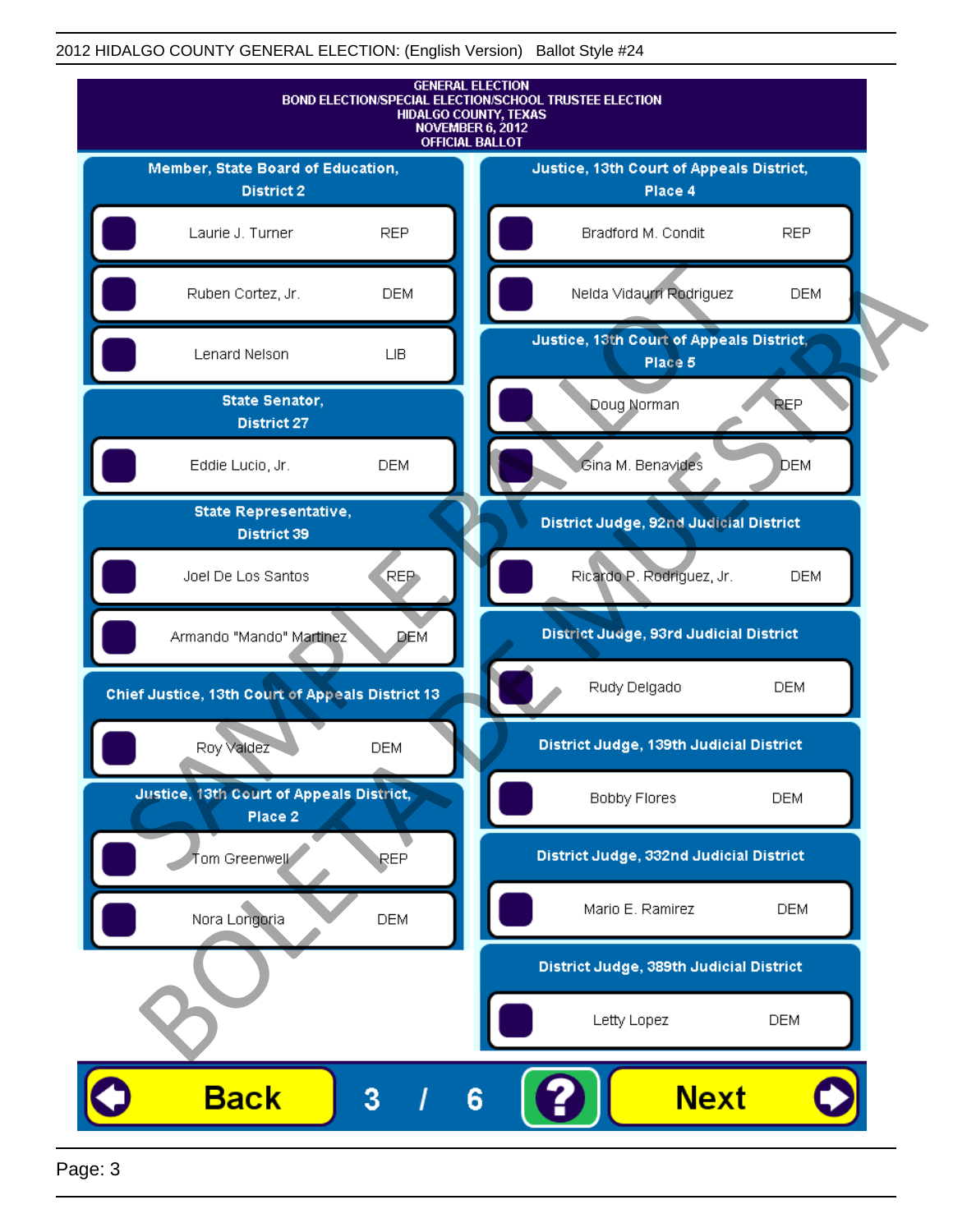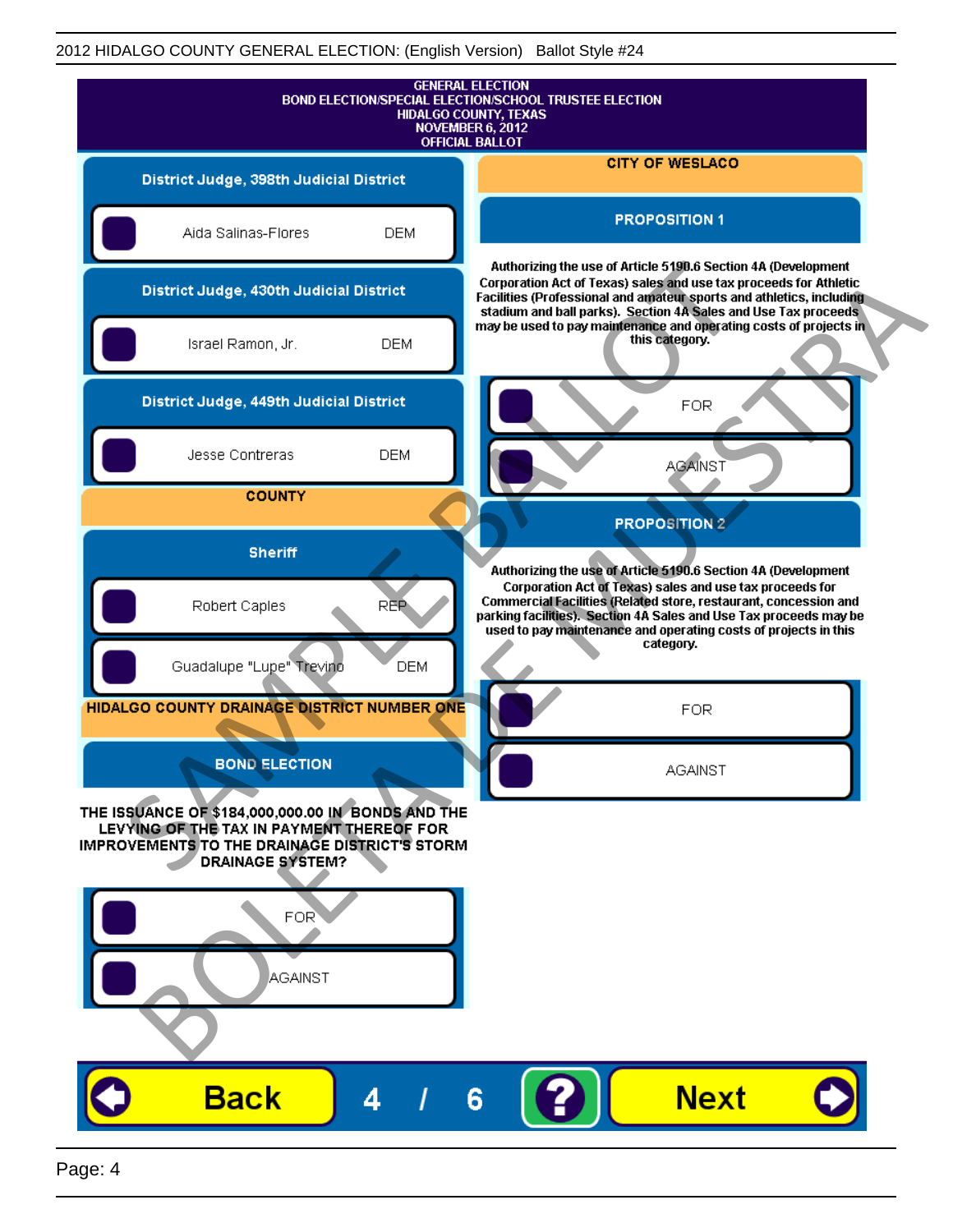# **GENERAL ELECTION** BOND ELECTION/SPECIAL ELECTION/SCHOOL TRUSTEE ELECTION<br>HIDALGO COUNTY, TEXAS<br>NOVEMBER 6, 2012 **OFFICIAL BALLOT**

**PROPOSITION 3** 

#### **PROPOSITION 5**

Authorizing the use of Article 5190.6 Section 4A (Development Corporation Act of Texas) sales and use tax proceeds for Certain

Authorizing the use of Article 5190.6 Section 4A (Development Corporation Act of Texas) sales and use tax proceeds for Other

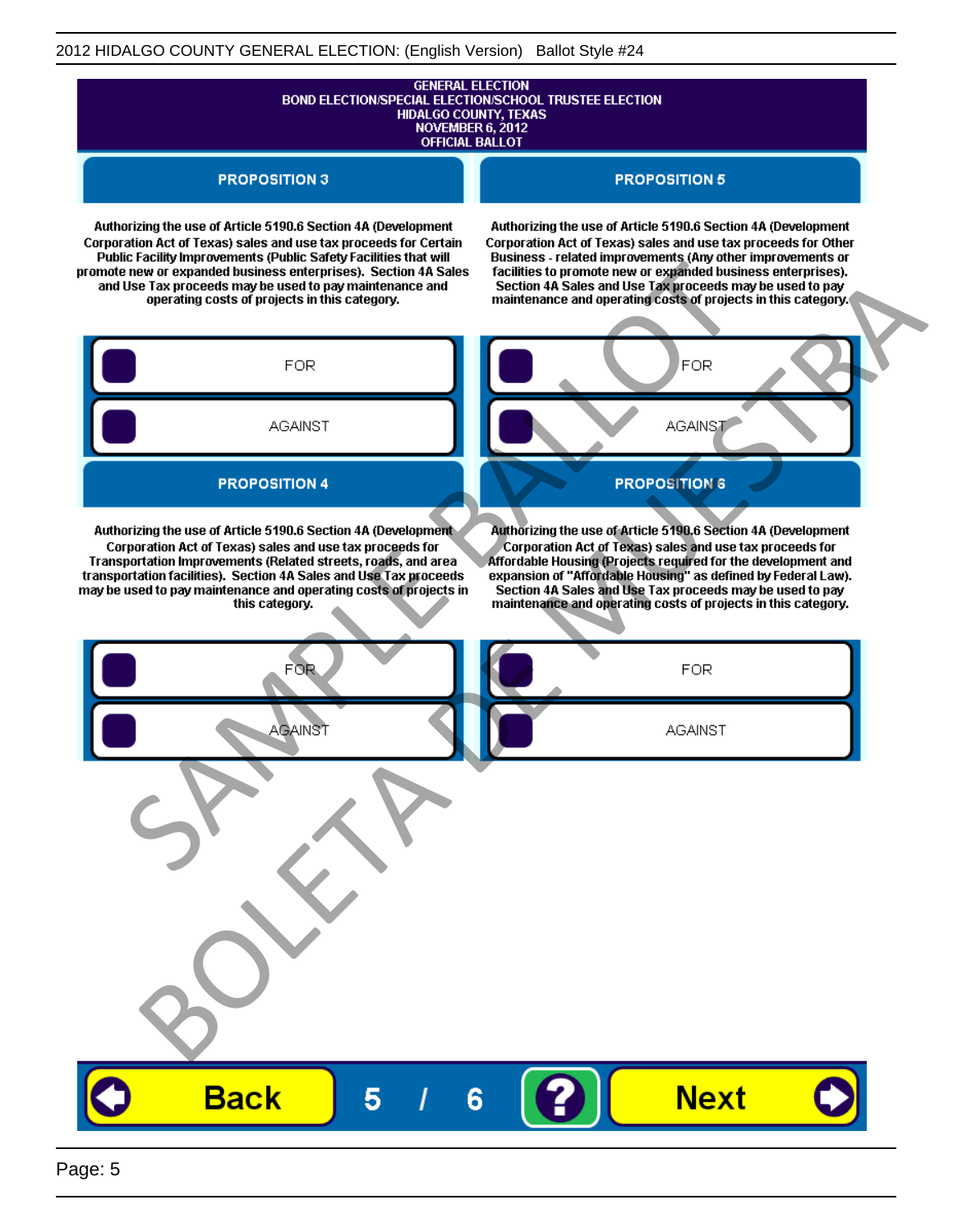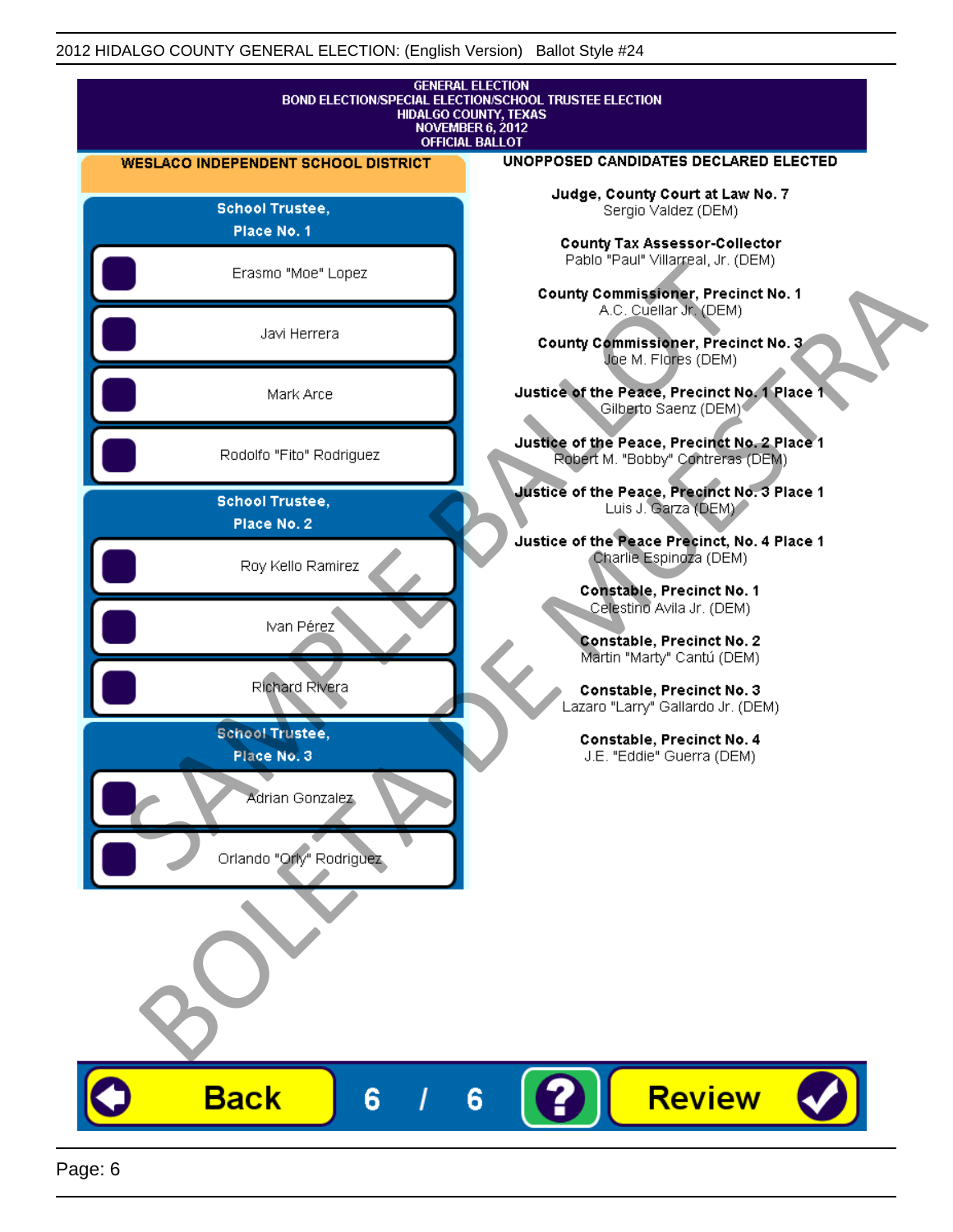Press the candidate name or contest title to return to a contest.

Vote button will light up when



Page: 7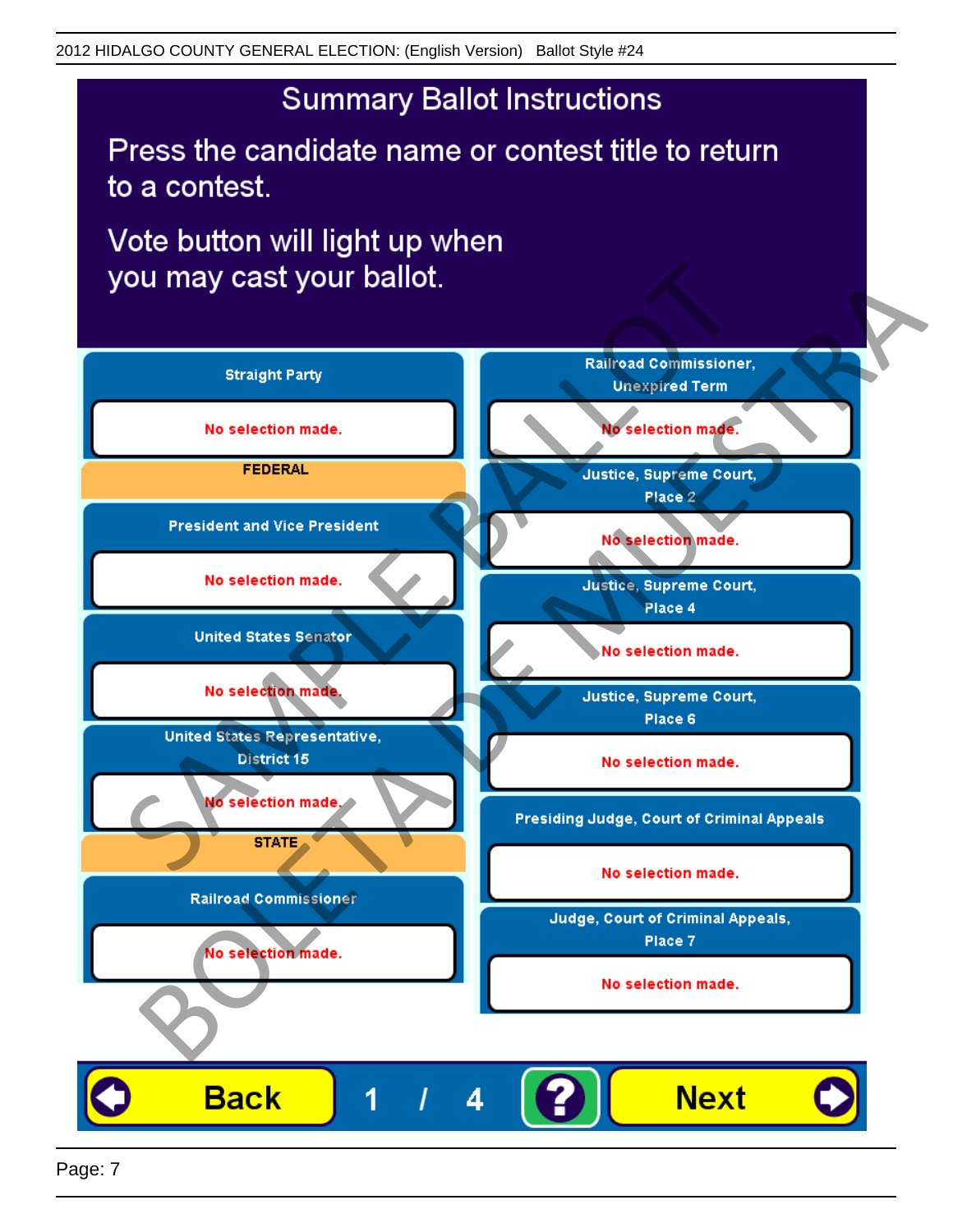Press the candidate name or contest title to return to a contest.

Vote button will light up when

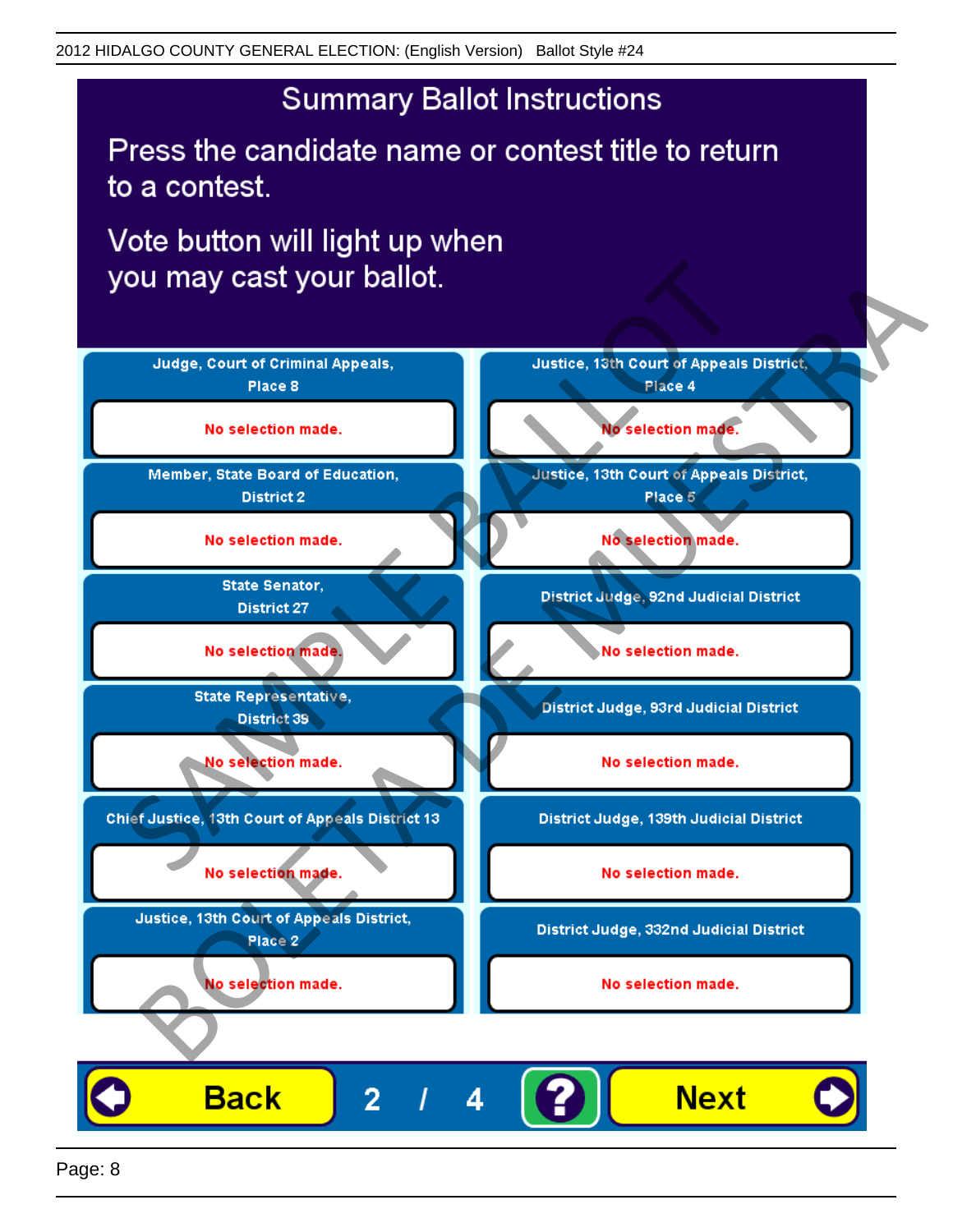Press the candidate name or contest title to return to a contest.